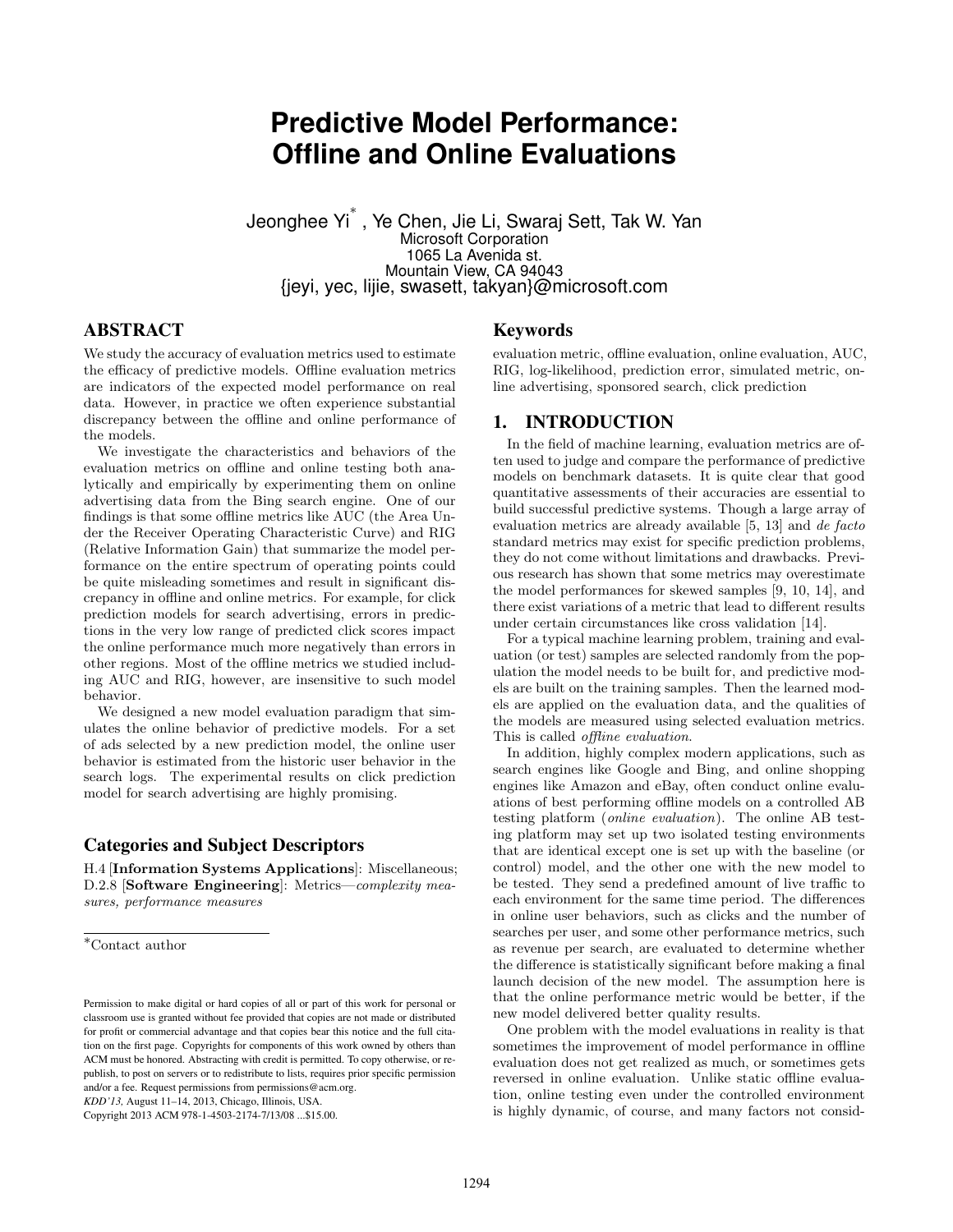ered during the offline modeling play a role in the results. Nevertheless, these observations raise a question if there exist fundamental biases or limitations of the offline evaluation metrics that lead to such discrepancies.

Another problem is comparing performance of predictive models built with different kinds of data, especially data with rare events. Rare events occur in disproportionately lower frequency than the counterparts, thus result in skewed sample distributions between the classes. This is a quite common phenomenon in real world problems. Examples of rare events include clicks on web search result links, clicks on display ads, and making a purchase after clicking on product ads. Previous research has shown that some metrics may overestimate the model performance for skewed samples[9]. The observations lead into the following questions. With the bias, how can we interpret and compare the model performance applied to different kinds of data ? For example, when we build prediction models for text ads and display ads, can we use the offline metrics as comparative measures to predict their true performance ? Suppose we know the true performance of a model, and we get equivalent offline metrics of the other model. Can we estimate the true performance of the other model ? If we can't, what kind of metrics should we use instead ?

We propose a new model evaluation paradigm: *simulated* metrics. We implemented auction simulation for offline simulation of online behaviors and used the simulated metrics to estimate the online model performance of click prediction models. Since simulated metrics are designed to simulate online behaviors, we expect they would suffer less from the performance discrepancy problem. Also, since simulated metrics directly estimates the online metrics such as user CTR (Click-Through Rate), they can be directly comparable even if they are for models built on different kinds of data.

The contributions of this paper are four-fold:

- We analyze the characteristics and limitations of offline evaluation metrics and share our findings about their behaviors on offline and online data.
- We share our experience on training, evaluation, and deployment of click prediction models for production online advertising system on the Bing search engine, and offer best practice guidelines for large-scale predictive model evaluation.
- To our knowledge, this is the first paper in open literature that proposes and applies simulated metrics as model evaluations paradigm.
- To our knowledge, this is again the first paper in open literature that analyzes the problems of offline evaluation metric behaviors that lead to online and offline performance discrepancy of predictive models.

The remaining parts of this paper are organized as follows. In the next section, we briefly review online advertising and binary classification error measurement. In Section 3, we survey predictive model evaluation metrics in open literature. We then review some of the metrics frequently used in the surveyed literature in Section 4. In Section 5, we describe the problems and limitations of the AUC and RIG measures on large scale click prediction models for sponsored search. In Section 6, we discuss the discrepancy of the offline and online performance of the models deployed on real-time production traffic of the Bing search engine. Finally, we summarize our findings and suggest best practice guidelines based on our analysis and lessons from real world experiences on online advertising data.

#### 2. PRELIMINARIES

The target application of our study is online advertising. Some of the problem areas discussed in this study might be specific to the domain. In this section, we briefly review major areas of online advertising, and those who are interested may find excellent tutorials on the references provided below.

#### 2.1 Online Advertising

Sponsored (or paid) search [11, 21, 28, 34] such as Google AdWords and Bing's Paid Search, is search advertising that shows ads alongside algorithmic search results on search engine results pages (SERPs). Sponsored search reaches out to people actively looking for information about products and services online, thus has relatively higher click-through rate (CTR) compared to other types of advertising.

Advertisers bid on keywords through a Generalized Second-Price (GSP) auction [11]. Bidders with highest rank scores  $(r)$  win the auction:

$$
r = b \cdot p^{\alpha} \tag{1}
$$

where  $b$  is a bid amount,  $p$  is estimated position-unbiased CTR, and  $\alpha$  is a parameter, called *click investment power*. If  $\alpha$ >1, the auction prefers ads with higher estimated CTRs, otherwise, ads with higher bids. Rank score is estimated CTR weighted by cost per click bid.

Ads are allocated in the descending order of estimated rank scores, and the auction winners pay price per click (a.k.a. cost per click, or CPC) for their ad impression only when people click on their ads. In a GSP auction, CPC depends on the next higher bidder's bid amount,  $c_i$ :

$$
c_i = \frac{b_{i+1} \cdot p_{i+1}^{\alpha}}{p_i^{\alpha}}
$$

User clicks are highly dependent on the position of the ads[7, 15]. Typically ads shown on the section above algorithmic search results (called mainline) get higher CTR than those shown to the right of the algorithmic results (called side bar). Within the same section, the higher the ad location, the more clicks it gets for the same ad.

 $Display$   $ads[32]$  are graphical ads that appears on websites, content pages, or applications such as instant messaging, email, etc. Contextual ads[7], such as Google AdSence or Bing's Contextual Search are contextually optimized ads placed on publisher's sites often with customized look and feel of the publisher's site.

Accurate estimation of the probabilities of user clicks is critical for the efficiency of ad exchange [25]. The problem of estimating click probabilities has been studied extensively both for algorithmic search [24, 30, 31, 36] and for ads[6, 8, 16, 27].

#### 2.2 Binary Classification Error Measurement

Consider a feature vector x, and observed binary responses,  $y \in \{0, 1\}$ . x is considered as a realization of a random vector  $\dot{\mathbf{X}}$ , and y as a Bernoulli random variable Y. The class 1 probability  $\eta = P[Y = 1]$  is a function of x:  $\eta(x) =$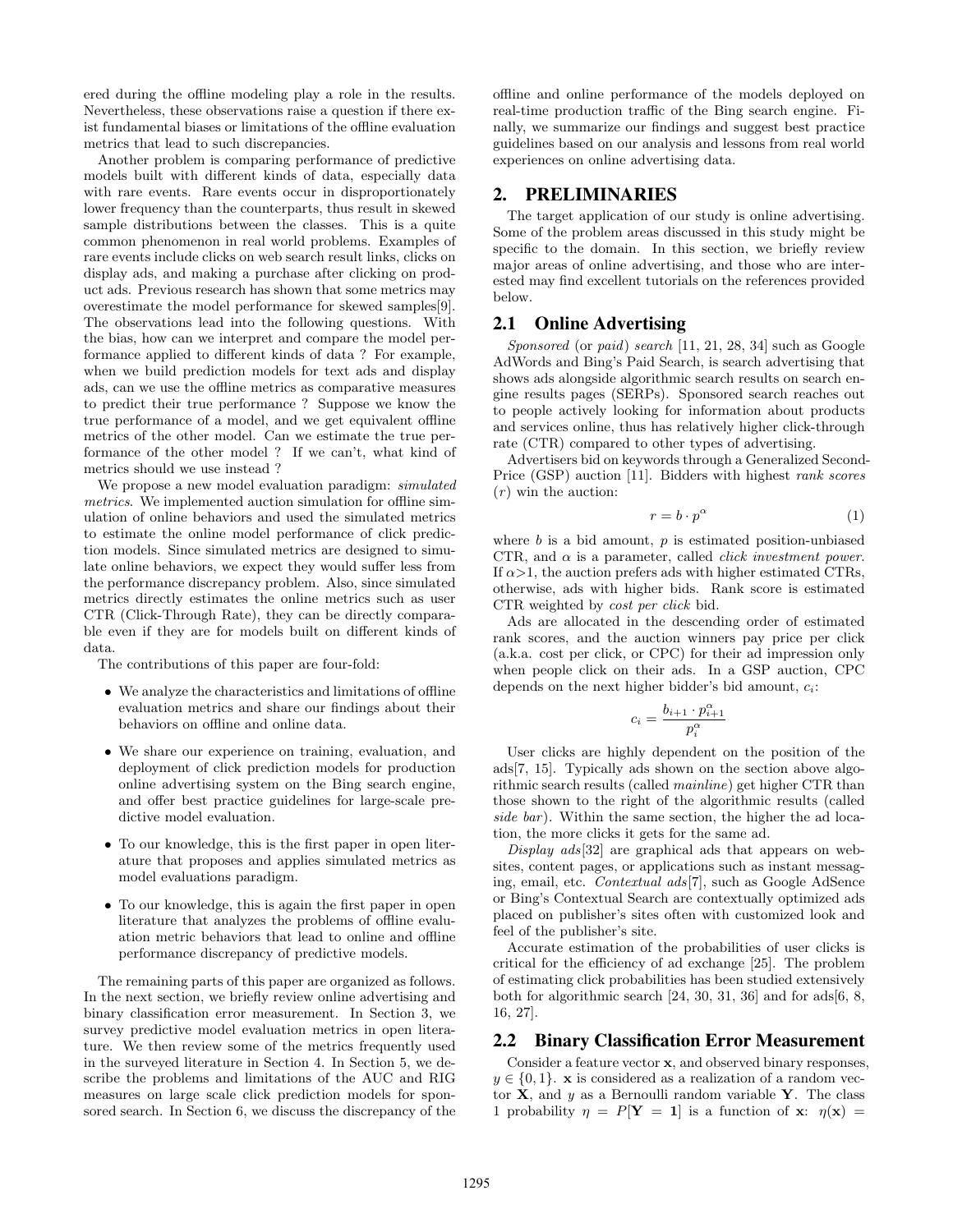$P[Y = 1|X = x]$ . A binary classifier predicts samples with  $\eta(\mathbf{x}) > c$  as class 1, where c is a parameter: otherwise, predicts as class 0.

The efficacy of the predictions is estimated using various criteria including the primary criteria such as prediction error, and surrogate criteria such as log-loss and squared error loss [4]. Primary criteria are used to estimate the class directly, and surrogate criteria are to estimate the class prediction probability. Prediction (or misclassification) error is intrinsically unstable for estimating model performance. Instead, log-loss and square error loss are often used for probability estimation and boosting, and defined as follows:.

• Log-loss:

$$
L(y|p) = -log(p^{y}(1-p)^{1-y})
$$
  
=  $-ylog(p) - (1-y)log(1-p)$ 

• Squared error loss (or quadratic loss):

$$
L(y|p) = (y - p)^{2} = y(1 - p)^{2} + (1 - y)p^{2}
$$

where p is the estimated probability of  $\eta(\mathbf{x})$ . The equality of squared error loss holds only for binary classifiers: i.e.,  $y \in \{0, 1\}.$ 

Log-loss is the negative log-likelihood of the Bernoulli model. Its expected value,  $-\eta \log(p) - (1 - \eta) \log(1 - p)$ , is called Kullback-Leibler loss[19] or cross-entropy.

#### 2.3 Experimental Data Set

Throughout the paper we show motivating examples and the analyses of the click prediction model performance on Microsoft Bing search engine. We sampled data from Bing's sponsored search logs during the time period of Jun. thru Aug., 2012. We used two sets of data: one sampled from paid search data on Bing, and another from the contextual ads on partner websites on Microsoft publisher network.

## 3. SURVEY OF METRICS

We studied papers from the proceedings of the International World Wide Web Conference (WWW), the ACM International conference on Web Search and Data Mining Conference (WSDM), and the ACM SIGKDD International Conference on Knowledge Discovery and Data Mining Conference (SIGKDD) in years 2011 and 2012 in the area of algorithmic search and online advertising. We manually categorized the topic areas of the papers and the evaluation metrics they used. Table 1 summarizes the results.

There are four major topical categories we found: recommendation, search, online advertising, and CTR estimation. Search and online advertising are further divided into subcategories. The count of higher level category is sum of the counts of its sub-categories.

The categories of metrics are divided into offline and online metrics. Online metrics include model performance statistics such as ad impression yield, ad coverage, and user reaction metrics, such as CTR and the length of user sessions. Offline metrics are categorized into the following six types [18, 1, 26, 35]:

- probability-based: AUC, MLE (Maximum Likelihood Estimator), etc.
- Log Likelihood-based: RIG, cross-entropy, etc
- PE (prediction Error): MSE (Mean Square Error), MAE (Mean Absolute Error), RMSE (Root Mean Square Error), etc
- DCG-based: DCG (Discounted Cumulative Gain), NDCG (Normalized DCG), RDCG (Relative DCG), etc
- IR (Information Retrieval): Precision/Recall, F-measure, AP(Average precision), MAP(Mean Average Precision), RBP (Rank-Based Precision), MRR (Mean Reciprocal Rank), etc
- misc: everything else that does not belong to one of the other categories

NDCG is a de facto standard metric of choice for search ranking algorithms. Even though probability based metrics are relatively popular for advertising domain, there still doesn't exist a single metric that dominates the domain like NDCG for search ranking problems,. Despite previous research that suggest AUC is much more reliable[3, 29, 22], there were only 2 papers we found that measured AUC. We applied AUC on the click prediction  $(pClick)$  problem on advertising domain, and found that it was one of the most reliable metrics, but not without problems. We will discuss about individual metrics in detail in the next section.

#### 4. EVALUATION METRICS

We focus our review on the metrics primarily used for click prediction problems. A click prediction model estimates position-unbiased CTRs of ads for the given query. We treat it as a binary classification problem.

We exclude NDCG from our review because it is designed to prefer a ranking algorithm that places more relevant results at earlier ranks. As discussed in section 2.1, in search advertising, the ranks are determined not by the  $pClick$  (i.e., the estimated click) scores, but by the rank scores. Therefore, measuring the performance of  $pClick$  by the rank orders using NDCG is inappropriate.

We also exclude Precision-Recall (PR) analysis on our review because there is a connection between PR curve and ROC (Receiver Operator Characteristic) curve, thus a connection between PR curve and AUC [9]. Davis and Goadrich show that a curve dominates in ROC space if and only if it dominates in PR space [9].

# 4.1 AUC

Consider a binary classifier that produces the probability of an event,  $p$ .  $p$  and  $1-p$ , the probability the event does not occur, represent the degree to which each case is a member of one of the two events. A threshold is necessary in order to predict the class membership. AUC, or the Area under the ROC (Receiver Operating Characteristic) Curve[12, 33], provides a discriminative measure across all possible range of thresholds applied to the classifier.

Comparing the probabilities involves the computation of four different fractions in a confusion matrix: the true positive rate (TPR) or sensitivity, the true negative rate (TNR) or specificity, the false positive rate (FPR) or commission errors, and false negative rate (FNR) or omission errors. These four scores and other measures of accuracy derived from the confusion matrix such as precision, recall, or accuracy all depend on the threshold.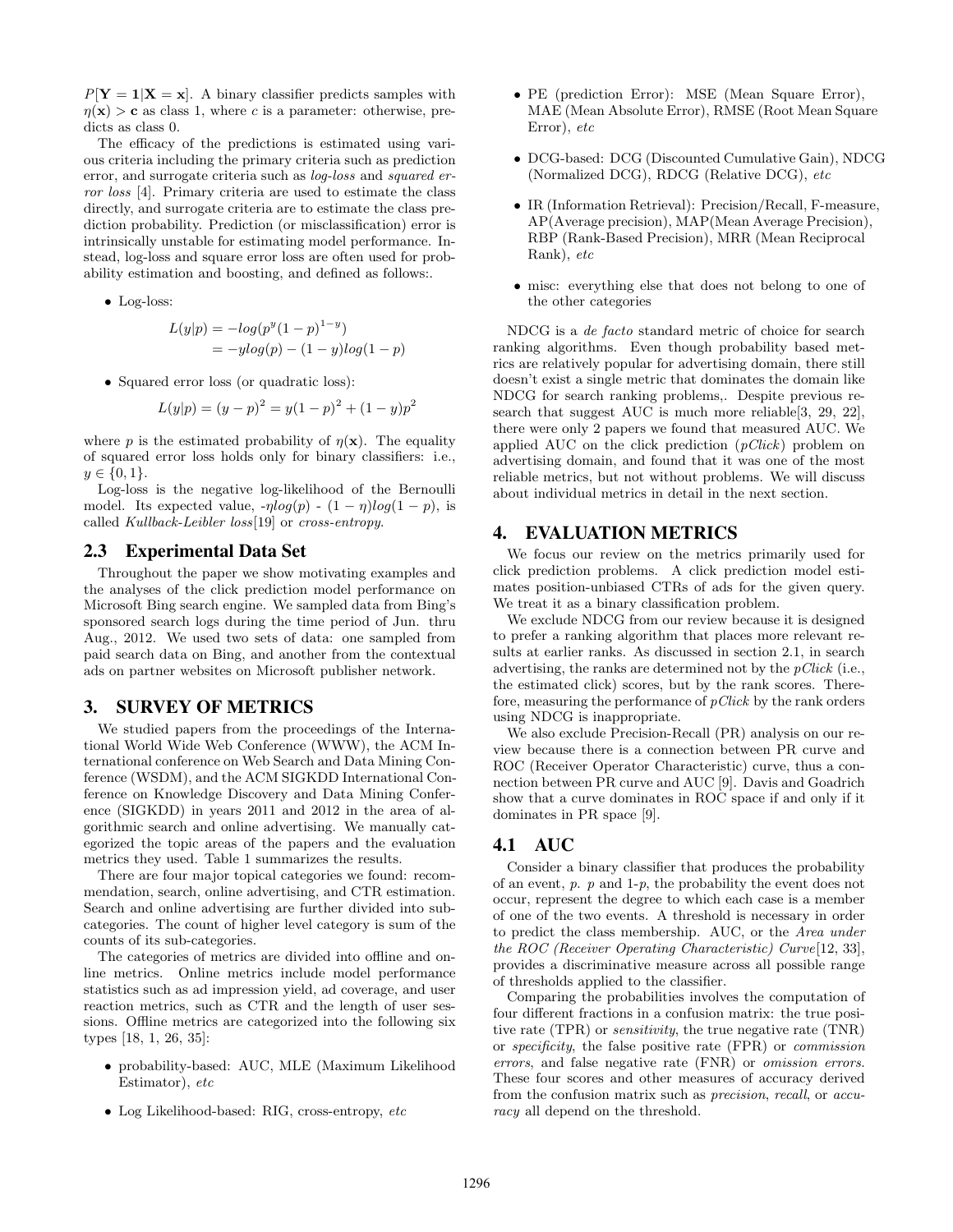Table 1: A summary of evaluation metrics used by papers accepted to the WWW, the ACM WSDM, and the ACM SIGKDD conferences in years 2011 and 2012 in the area of algorithmic search and online advertising.

|                                 | Offline Metrics |                |                |                |    |                |                |       |
|---------------------------------|-----------------|----------------|----------------|----------------|----|----------------|----------------|-------|
|                                 | Probability     | Log Likelihood | PЕ             | <b>NDCG</b>    | IR | misc           | Online         | Total |
| Recommendation                  |                 |                | $\overline{2}$ | 3              | 3  |                |                | 11    |
| Search                          | 1               | $\overline{2}$ |                | 10             | 16 | $\overline{4}$ | 1              | 34    |
| ranking                         | 1               |                |                | 8              | 7  |                | 1              |       |
| personalized search             |                 |                |                |                | 4  |                |                |       |
| social search ranking           |                 |                |                |                |    |                |                |       |
| result clustering               |                 |                |                |                | 4  |                |                |       |
| query classification/suggestion |                 |                |                |                |    |                |                |       |
| topic assignment                |                 |                |                |                |    |                |                |       |
| distributed search              |                 |                |                |                |    |                |                |       |
| Online Advertising              | 6               |                | $\overline{2}$ |                | 1  | 6              | $\overline{2}$ | 18    |
| pricing/bid estimation          | 1               |                | 1              |                |    |                | 1              |       |
| ad auction                      |                 |                |                |                |    | $\overline{2}$ |                |       |
| bid agents                      |                 |                | 1              |                |    |                | 1              |       |
| targetting                      | 3               |                |                |                |    | 3              |                |       |
| commerce                        | $\overline{2}$  |                |                | 1              | 2  |                |                |       |
| $CTR Estimation (Algo + Ads)$   |                 | 3              | <sup>1</sup>   | $\overline{2}$ |    |                |                |       |
| $_{\rm Total}$                  | 8               | 7              | $\overline{5}$ | 15             | 20 | 11             | 4              | 70    |

The ROC curve is a graphical depiction of sensitivity (or TPR) as a function of commission error (or FPR) of a binary classifier as its threshold varies. AUC is computed as follows:

- sort records with descending order of the model predicted scores
- calculate TPR and FPR for each predicted value
- plot ROC curve
- Calculate the AUC using trapezoid approximation

Empirically, AUC is a good and reliable indicator of the predictive power of any scoring model. For sponsored search, AUC, especially AUC measured only on mainline ads, is one of the most reliable indicators of the predictive power of the models. A good model (AUC>0.8) usually has statistically significant improvement if AUC improves by 1 point (0.01).

The benefits of using the AUC for predictive modeling include:

- AUC provides a single-number discrimination score summarizing overall model performance over all possible range of thresholds. This enables avoiding the subjectivity in the threshold selection.
- It is applicable to any predictive model with scoring function.
- The AUC score is bounded between [0,1] with the score of 0.5 for random predictions, and 1 for perfect predictions.
- AUC can be used for both offline and online monitoring of predictive models.

#### 4.2 RIG

RIG (Relative Information Gain) is a linear transformation of log-loss [15, 36]:

$$
RIG = 1 - \frac{\log \text{loss}}{\text{Entropy}(\gamma)}
$$
  
= 
$$
1 - \frac{-c \cdot \log(p) - (1 - c)\log(1 - p)}{-\gamma \cdot \log(\gamma) - (1 - \gamma)\log(1 - \gamma)}
$$
 (2)

where c and p represent observed click and  $p\text{ }Click$ , respectively.  $\gamma$  represents the CTR of the evaluation data.

Log-loss represents the expected probability of click. Minimizing log-loss means that  $pClick$  should converge to the expected click rate and the RIG score increases.

#### 4.3 MSE

MSE (Mean Squared Error) measures the average of squared loss:

$$
MSE(P) = \frac{\sum_{i=1}^{n} (c_i \cdot (1 - p_i)^2 + (1 - c_i) \cdot p_i^2)}{n}
$$

where  $p_i$  and  $c_i$  are  $pClick$  and the observed click, respectively, of sample i.

NMSE (Normalized MSE) is MSE normalized by CTR,  $\gamma$ :

$$
NMSE(P) = \frac{MSE(P)}{\gamma \cdot (1 - \gamma)}
$$

#### 4.4 MAE

Mean Absolute Error (MAE) is given by:

$$
MAE(P) = \frac{1}{n} \sum_{i=1}^{n} e_i
$$

where  $e_i = |p_i - c_i|$  is an absolute error.

MAE weighs the distance between the prediction and observation equally regardless of the distance to the critical operating points. MAE is commonly used to measure forecast error in time series analysis.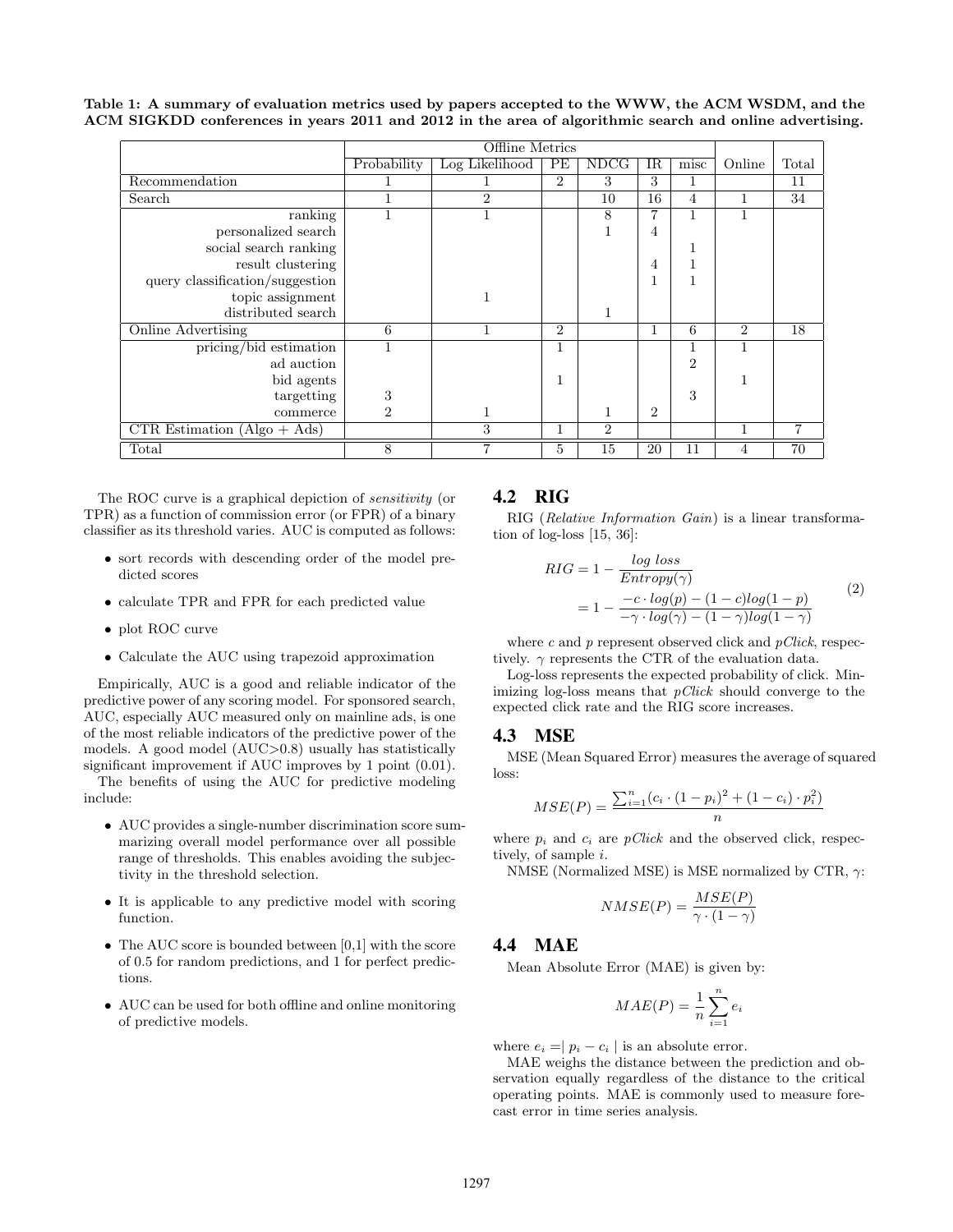Empirically it also has a good performance on estimating the pClick model efficacy for sponsored search. It is one of the most reliable metrics together with AUC.

# 4.5 Prediction Error

Prediction Error (PE) measures average *pClick* normalized by CTR:

$$
PE(P)=\frac{avg(p)}{\gamma}-1
$$

PE becomes zero where the average  $pClick$  score exactly estimates the CTR. On the other hand, PE could be still very close to zero even when the estimated  $pClick$  scores are quite inaccurate with mix of under- and over-estimation of the probability as long as the average is quite similar to the underlying CTR. This makes prediction error quite unstable, and it can not be used to estimate the classification accuracy reliably.

#### 4.6 Simulated Metric

Although online experiments on controlled AB testing environment provides the real performance metrics of models under comparison by user engagement, AB testing environments are pre-set with a fixed set of parameter values, thus the model performance metrics on the testing enviroment is only for the given set of operating points. Conducting online experiments over numerous sets of operating points is not practical because online experiment is not only very time consuming, but also could be very expensive in terms of both user experience and revenue, if the new model underperforms.

Instead of using expensive and time consuming online evaluation, the performance of a model over the entire span of feasible operating points can be simulated using the historic online user engagement data. Kumar, et. al. developed an online performance simulation methods for federated search [20].

Auction simulation, first, reruns ad auctions offline for the given query and selects a set of ads based on new model prediction scores and/or various sets of operating points.

We implemented auction simulation [15] using sponsored search click logs data and produced various simulated metrics. Auction simulation, first, reruns ad auctions offline for the given query and selects a set of ads based on the new model prediction scores. During the simulation, user clicks are estimated using historic user clicks of the given (query, ad) pair available in the logs as follows:

- If the user click data of the (query, ad) pair is found in the logs at the same ad diaplay location (call it ad-position) as the simulated ad-position, the historic CTR is directly used as the expected CTR.
- If the (query, ad) pair is found in the logs, but the simulated ad-position is different from the position in the logs, the expected CTR is calibrated by the positionbiased historic CTR (or click curve). Typically, mainline ads get drastically higher CTR than sidebar  $\text{ads}^1$ for the same (query, ad) pair, and ads at a higher location within the same ad block gets higher CTR for the same (query, ad) pair [7].

• If the predicted (query, ad) pair does not appear in the historic logs, the average CTR (called reference CTR) of ads on the ad-position is used.

Click curve and reference CTR are derived from the historic user responses in the search advertising logs.

Empirically, auction simulation produces highly accurate set of ads selected by the new model for the given set of operating points. Simulated metric often turns out to be one of the strongest offline estimators of online model performance.

# 5. EXPERIENCES WITH THE METRICS ON REAL-WORLD PROBLEMS

In this section we analyze the behaviors, limitations and drawbacks of various metrics in detail in the context of click prediction for search advertising. Note that we do not mean to suggest these metrics be dismissed all together due to the limitations and drawbacks. We rather suggest the metrics be carefully applied and interpreted, especially on the circumstances where the metrics may produce misleading estimations.

# 5.1 AUC

While AUC is a quite reliable method to assess the performance of predictive models, it still suffers from drawbacks under certain conditions of sample data. The assumption that AUC is a sufficient test metric of model performance needs to be re-examined [23].

First, it ignores the predicted probability values. This makes it insensitive to the transformation of the predicted probabilities that preserve their ranks. On one hand, this could be an advantage as it enables comparing tests that yield numerical results on different measurement scales. On the other hand it also is quite possible for two tests to produce dramatically different prediction output, but with similar AUC scores. It is possible that a poorly fitted model (overestimating or underestimating all the predictions) has a good discrimination power [17], while a well-fitted model has poor discrimination if probabilities for presences are only moderately higher than those for absences, for example.

Table 2 shows an example of a poorly fitted model that has even higher AUC score where a large number of negative samples have very low  $pClick$  scores, thus lower CTR. This has an effect of lowering the FPR in the relatively higher range of *pClick* scores, thus raising the AUC score.

Second, it summarizes the test performance over the entire spectrum of the ROC space including the area one would rarely operate on. For example, for sponsored search, placing an ad in mainline impacts the CTR significantly, while it is not as much of a concern how the predicted CTR fits to the actual CTR once it is shown on mainline or where it is not shown at all. In other words, the extreme right and left side of the ROC space are generally less useful. Baker and Pinsky proposed partial ROC curves as an alternative to entire ROC curves[2].

It has been observed that higher AUC does not necessarily mean better ranking always. As shown in Table 3, changes in the sample distribution on either end of FPR impacts the AUC score quite substantially. Nevertheless the impact on the performance of the model in terms of CTR could be the same especially at the practical operating point of

<sup>&</sup>lt;sup>1</sup>Sidebar ads are ads shown on the ad block at the right side of algorithmic search results.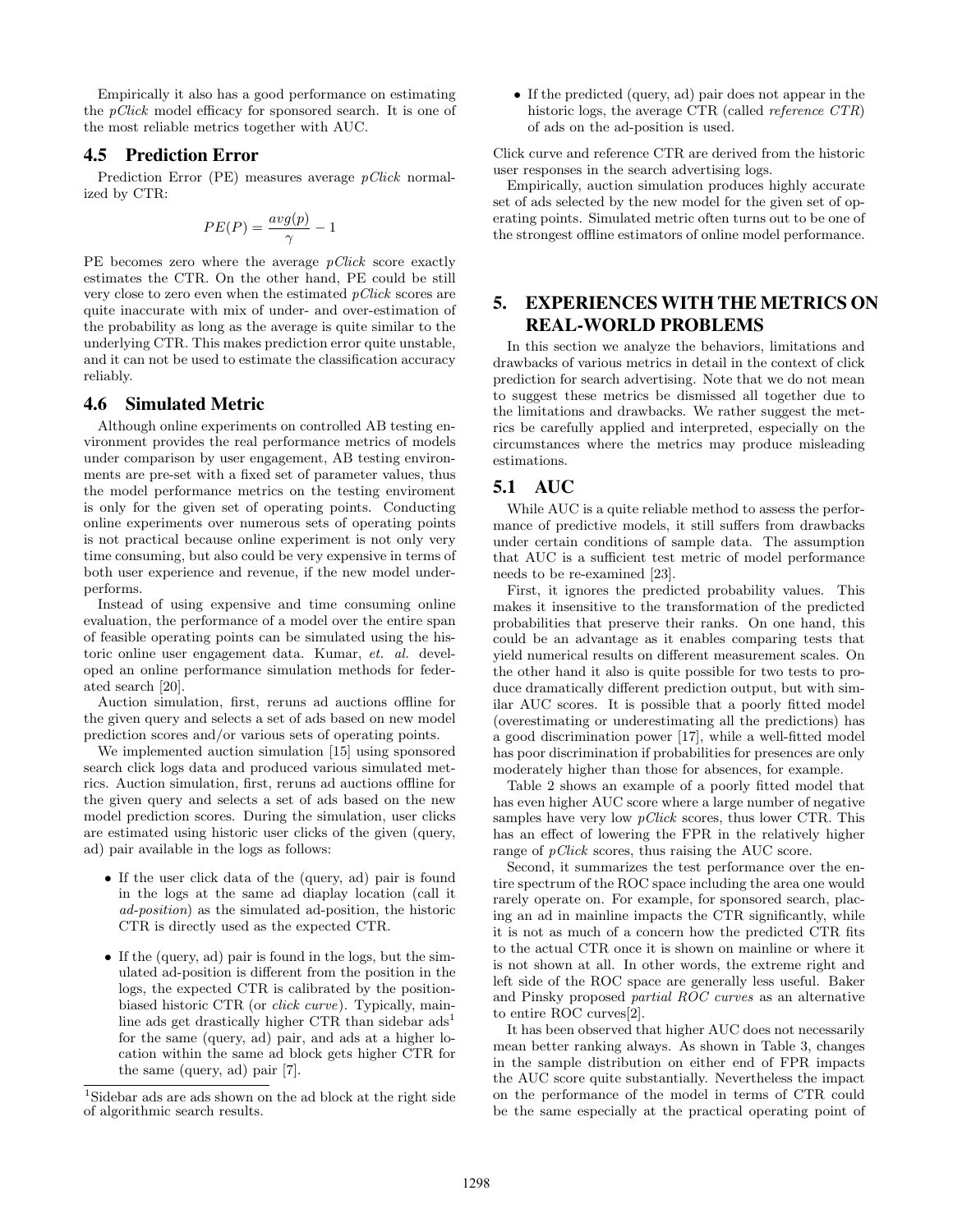Table 2: The AUC Anomaly 1: A poorly fitted model has even higher AUC in the presence of a large number of negative samples concentrated on the low end of  $pClick$  score range. (The first table shows a betterl-fitted model.)

| Avg pClick | $\#$ clicks | $#$ no-clicks  | Actual CTR | TPR.   | <b>FPR</b> | Trapezoid | $Avg$ pClick<br>ActualCTR   |
|------------|-------------|----------------|------------|--------|------------|-----------|-----------------------------|
| 0.030000   | 300         | 9.700          | 0.030000   | 0.2500 | 0.0086     | 0.0011    | 1.0                         |
| 0.020000   | 200         | 9,800          | 0.020000   | 0.4167 | 0.0173     | 0.0029    | 1.0                         |
| 0.010000   | 100         | 9,900          | 0.010000   | 0.5000 | 0.0260     | 0.0040    | 1.0                         |
| 0.005000   | 500         | 99,500         | 0.005000   | 0.9167 | 0.1142     | 0.0624    | 1.0                         |
| 0.000100   | 100         | 999,900        | 0.000100   | 1.0000 | 1.0000     | 0.8499    | 1.0                         |
| total      | 1,200       | 1,128,800      |            |        | AUC        | 0.9193    |                             |
|            |             |                |            |        |            |           |                             |
| Avg pClick | clicks<br># | no-clicks<br># | Actual CTR | TPR.   | FPR.       | Trapezoid | $Avg$ $pClick$<br>ActualCTR |
| 0.030000   | 300         | 9,700          | 0.030000   | 0.2500 | 0.0010     | 0.0001    | 1.0                         |
| 0.020000   | 200         | 9,800          | 0.020000   | 0.4167 | 0.0019     | 0.0003    | 1.0                         |
| 0.010000   | 100         | 9,900          | 0.010000   | 0.5000 | 0.0029     | 0.0004    | 1.0                         |
| 0.005000   | 500         | 99,500         | 0.005000   | 0.9167 | 0.0127     | 0.0070    | 1.0                         |
| 0.000100   | 100         | 9,999,000      | 0.000010   | 1.0000 | 1.0000     | 0.9461    | 10.0                        |

Table 3: The AUC Anomaly 2: Changes in the sample distribution on either end of FPR impacts the AUC score quite subtantially, although the actual model performance is quite similar at the practical operationg point.

| Avg pClick | $#$ clicks  | $#$ no-clicks | Actual CTR | <b>TPR</b> | <b>FPR</b> | Trapezoid | $Avg$ $pClick$<br>ActualCTR  |
|------------|-------------|---------------|------------|------------|------------|-----------|------------------------------|
| 0.030000   | 3.000       | 97,000        | 0.030000   | 0.4545     | 0.0093     | 0.0021    | 1.0                          |
| 0.020000   | 2.000       | 98,000        | 0.020000   | 0.7576     | 0.0188     | 0.0057    | 1.0                          |
| 0.010000   | 1,000       | 99,000        | 0.010000   | 0.9091     | 0.0283     | 0.0079    | 1.0                          |
| 0.005000   | 500         | 99,500        | 0.005000   | 0.9848     | 0.0379     | 0.0091    | 1.0                          |
| 0.000010   | 100         | 9,999,900     | 0.000010   | 1.0000     | 1.0000     | 0.9548    | 1.0                          |
| total      | 6,600       | 10,392,500    | 0.000635   |            | AUC        | 0.9797    |                              |
|            |             |               |            |            |            |           |                              |
| Avg pClick | clicks<br># | $#$ no-clicks | Actual CTR | <b>TPR</b> | <b>FPR</b> | Trapezoid | $Avg$ p $Click$<br>ActualCTR |
| 0.030000   | 3,000       | 97,000        | 0.030000   | 0.4545     | 0.0093     | 0.0021    | 1.0                          |
| 0.020000   | 2,000       | 98,000        | 0.020000   | 0.7576     | 0.0188     | 0.0057    | 1.0                          |
| 0.010000   | 1,000       | 99,000        | 0.010000   | 0.9091     | 0.0283     | 0.0079    | 1.0                          |
| 0.005000   | 100         | 9,999,900     | 0.000010   | 0.9242     | 0.9904     | 0.8820    | 500.0                        |
| 0.000010   | 500         | 99,500        | 0.005000   | 1.0000     | 1.0000     | 0.0092    | 0.0                          |

Table 4: The AUC Anomaly 3: A poorly fitted model has the same AUC as a well-fitted model. (The first table shows a better-fitted model.)

| Avg pClick | $#$ clicks  | no-clicks<br># | Actual CTR | <b>TPR</b> | <b>FPR</b> | Trapezoid | $Avg$ pClick<br>ActualCTR |
|------------|-------------|----------------|------------|------------|------------|-----------|---------------------------|
| 0.030000   | 300         | 9,700          | 0.030000   | 0.2500     | 0.0086     | 0.0011    | 1.0                       |
| 0.020000   | 200         | 9,800          | 0.020000   | 0.4167     | 0.0173     | 0.0029    | 1.0                       |
| 0.010000   | 100         | 9,900          | 0.010000   | 0.5000     | 0.0260     | 0.0040    | 1.0                       |
| 0.005000   | 500         | 99,500         | 0.005000   | 0.9167     | 0.1142     | 0.0624    | 1.0                       |
| 0.000100   | 100         | 999,900        | 0.000100   | 1.0000     | 1.0000     | 0.8499    | 1.0                       |
| total      | 1.200       | 1,128,800      |            |            | AUC        | 0.9193    |                           |
|            |             |                |            |            |            |           |                           |
| Avg pClick | clicks<br># | no-clicks<br># | Actual CTR | <b>TPR</b> | <b>FPR</b> | Trapezoid | $Avg$ pClick<br>ActualCTR |
| 0.030000   | 300         | 97,000         | 0.003083   | 0.2500     | 0.0086     | 0.0011    | 9.7                       |
| 0.020000   | <b>200</b>  | 98,000         | 0.002037   | 0.4167     | 0.0173     | 0.0029    | 9.8                       |
| 0.010000   | 100         | 99,000         | 0.001009   | 0.5000     | 0.0260     | 0.0040    | 9.9                       |
| 0.005000   | 500         | 995,000        | 0.000502   | 0.9167     | 0.1142     | 0.0624    | 10.0                      |
| 0.000100   | 100         | 9,999,000      | 0.000010   | 1.0000     | 1.0000     | 0.8499    | 10.0                      |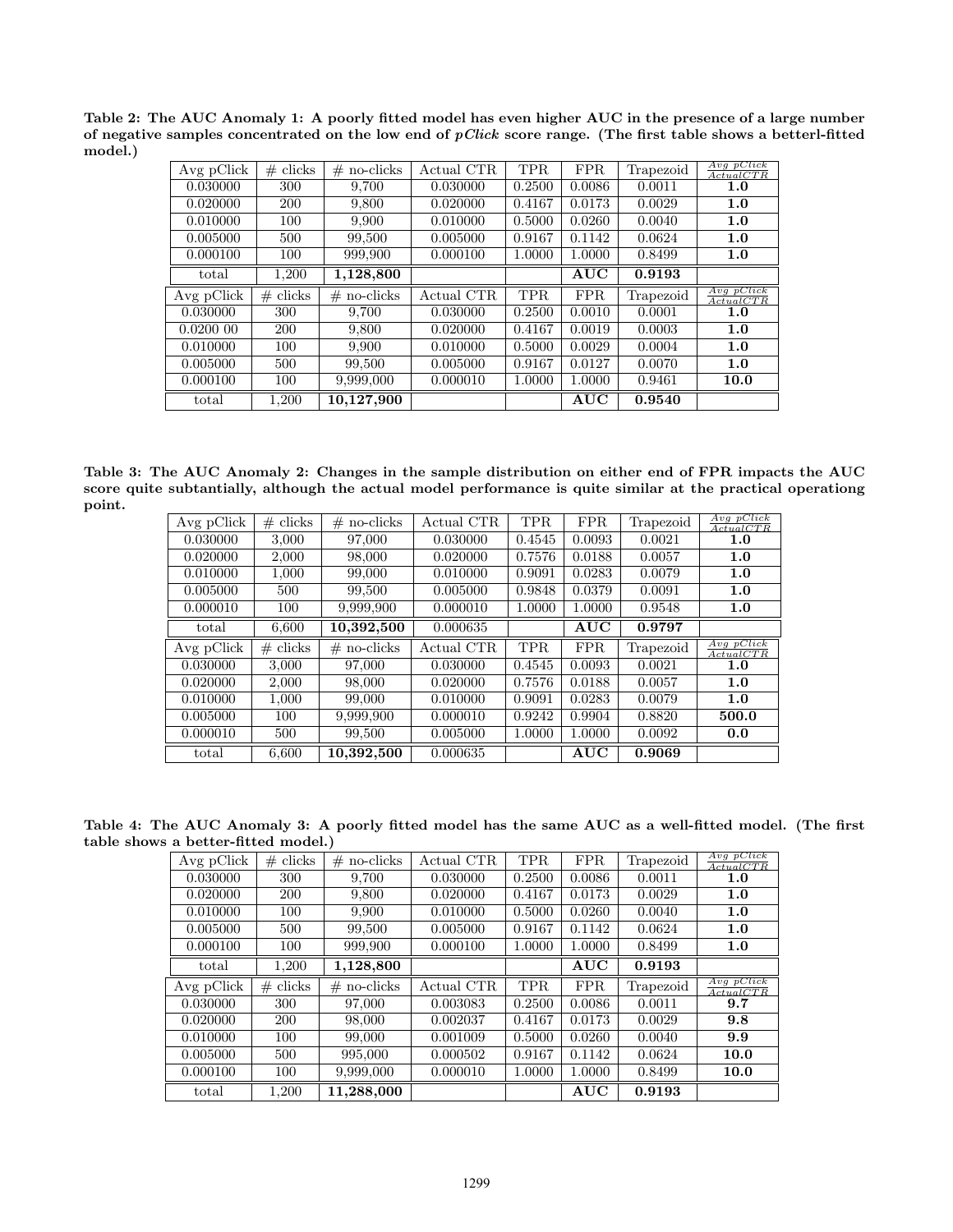

Figure 1: ROC curves of sponsored search and contextual ads

the threshold. Because AUC does not discriminate the various regions of the ROC space, a model may be trained to maximize the AUC score just by optimizing the model performance on the either end of data. This may lead to lower than expected performance gain on the real online traffic.

Third, it weighs omission and commission errors equally. For example, in the context of sponsored search, the penalty of not placing the optimal ads in mainline (omission error) far exceeds the penalty of placing a sub-optimal ads (commission error). When the misclassification cost are unequal, summarizing over all possible threshold values is flawed.

Lastly, AUC is highly dependent on the underlying distribution of data. The AUC measures computed for two datasets with different rate of negative samples would be quite different. See Table 4. A poorly fitted model with lower intrinsic CTR has the same AUC as a well-fitted model. This also implies that higher AUC score for a model trained with higher rate of negative samples does not necessarily imply the model has better predictive performance. Figure 1 plots the ROC curves of pClick models for sponsored search and contextual ads. As indicated on the figure the AUC score of contextual ads model is about 3% higher than AUC of sponsored search, even though the former is less accurate:  $\frac{avg \ pClick}{actual \ CTR} = 1.02$  for sponsored search vs 0.86 for contextual ads.

# 5.2 RIG

One problem with RIG is, like AUC, it also is highly sensitive to the underlying distribution of evaluation data. Since the range of the RIG scores of evaluation data vary quite widely depending on the data distribution, one may not be able to judge how good a prediction model is just by having the RIG scores.

Figure 2 illustrates how RIG (solid curve) and PE (dotted curve) varies over a typical CTR range of interest. We observe the RIG scores drop as the CTR of the dataset increases even with the same prediction model. The prediction error plotted on Figure 2 roughly indicates how close the prediction score is to the true CTR. As expected, the click prediction error is higher with the low pClick score range.

This behavior coincides with our earlier observations on various click prediction data sets with varying level of the intrinsic CTR. The observations suggest the followings in practice:



Figure 2: The RIG and PE scores over varying CTR of sample data: The RIG scores drop with increasing CTR.

Table 5: Offline and online metrics of a new model (model-2) compared to the baseline model.

|                 |         | offline metrics | Online metrics |             |  |
|-----------------|---------|-----------------|----------------|-------------|--|
|                 |         | RIG             |                | Mainline CY |  |
| model-2 metrics | $8.6\%$ | $19.5\%$        | $-9.96\%$      | $-8.07\%$   |  |

- One should not use the face value of the RIG scores directly to compare two prediction model performances if the scores are from multiple data sets with different distribution.
- The RIG scores can be used to compare the relative performance of multiple models trained and tested on the same data.
- A RIG score in isolation is not informative enough to estimate the performance of the prediction model, as the score not only depends on the quality of the model performance, but also is heavily biased by the data distribution.

# 6. OFFLINE AND ONLINE PERFORMANCE DISCREPANCY

A more significant problem with the offline evaluation metrics in practice is the discrepancy in performance between the offline and online testing. There are cases where a predictive model that achieved significant gain on offline metrics does not perform as well or sometimes even underperform when deployed on the online testing environment.

Table 5 summarizes offline and online metrics of a click prediction model built with sponsored search data from the Bing search engine, and tested on online AB testing environments on Bing with real-time user traffic. Click yield (CY) is a metric of online user clicks that measures the number of clicks on ads per search page views. Mainline CY is the number of clicks on mainline ads per search page views. The new model experienced significant drop in user clicks over the baseline model on online environment even though both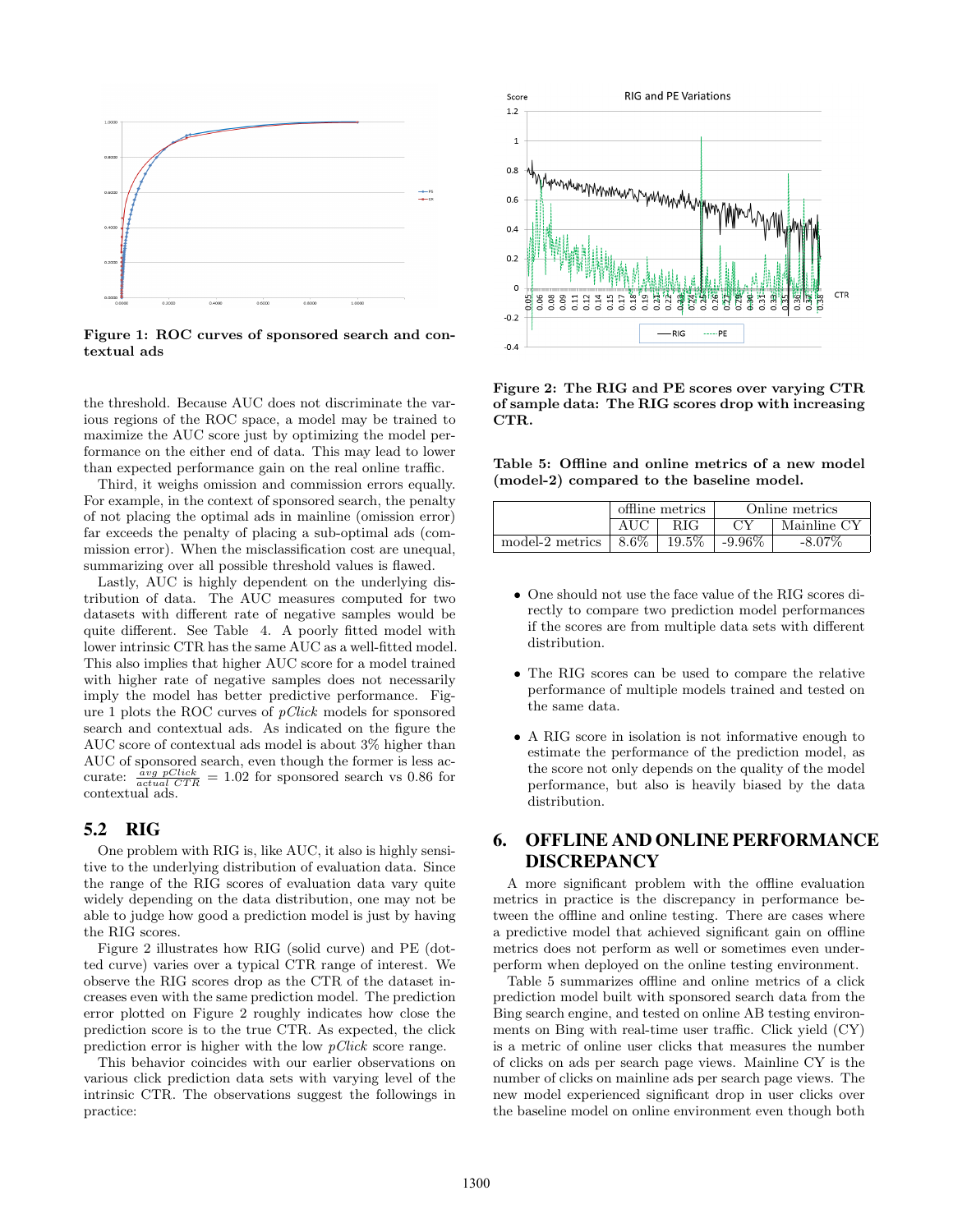Table 6: Simulated metric of a new model (model-2) compared to the baseline model.

|                 | offline metrics<br>RIG. |     |                  | simulated metrics | online metrics |             |  |
|-----------------|-------------------------|-----|------------------|-------------------|----------------|-------------|--|
|                 |                         |     | Mainlin CY<br>СY |                   |                | Mainline CY |  |
| model-2 metrics | $0.2\%$                 | 78% | $40\%$           | $46\%$            | 39\%           | 44%         |  |



Figure 3: Relative contribution of log-loss over the typical range of pClick of interest.





AUC and RIG exhibited significant gain on offline evaluation data.

Figure 3 compares log-loss [4] of two click prediction models (model-1 for baseline and model-2 for test) of each quantile within the typical range of pClick scores of interest. Model-2 substantially overestimates the  $pClick$  scores on the quantiles in lower  $pClick$  score range, and for the quantiles with higher  $pClick$  scores with much less degree of overestimation. Figure 4 plots the prediction error of the same data with similar pattern.

Over-estimation of click probability on higher range of pClick scores, in practice, makes less impact on online performance than over-estimation on low  $pClick$  score range, because ads in the high pClick score range would have been most likely selected by either model. And once shown to the user, user clicks are mostly determined by the ad-position and relevances of the ads, rather than the assigned  $pClick$ scores.

On the other hand, over-estimation of  $p\text{Click scores on the}$ low pClick range could make significant negative impact on

online metrics by giving low quality ads higher chance to be selected compared to the base model. The lower quality ads selected due to over-estimated *pClick* scores would result in lower rate of user clicks, thus hurting the online metric.

Most of the offline metrics including RIG and AUC are not able to capture thess behaviors, as the metrics cumulates the impact throughout the entire range of pClick scores.

## 6.1 Simulated Metrics

We computed the simulated metric by auction simulation as described in Section 4.6. The experimental results of the simulated click metrics along with the offline and online metrics are summarized in Table 6. We first trained a new model and optimized parameter settings that offer the best expected user click metric by auction simulation based on historic logs data. The click metrics with the best performing operating points of the models are reported as simulated metric in the table. We then set up AB testing environments with the best settings and ran the online AB testing experiments to get the online metrics. You can see that the online metrics highly coincides with the simulated metrics, while the improvements on AUC and RIG metrics differ drastically.

# 7. SUMMARY AND DISCUSSIONS

We reviewed and investigated the behaviors of various offline metrics for predictive models, especially in the context of click prediction for search advertising. To summarize:

- Simulated metrics are one of the most reliable metrics in predicting online performance of click prediction models. And the simulation of online behaviors is quite useful for various tasks including performance estimation and auction optimization.
- For click prediction models, AUC estimates model efficacy better than other offline metrics. Especially, AUC measured only on mainline ads are most reliable for search advertising. Nevertheless, AUC alone is not sufficient enough to estimate the model performance reliably.
- Both RIG and the AUC are highly sensitive to the class distribution of the evaluation data.
- Cross comparison of model performance by the AUC or RIG scores may be misleading if the class distributions of evaluation data are different.
- It is suggested to measure model performance in various quantiles, and carefully analyze how the change of model behavior over the range of quantiles would impact in the online environment. One may review various metrics together to discover any mismatch in the results, which may suggest some problems in the metrics.